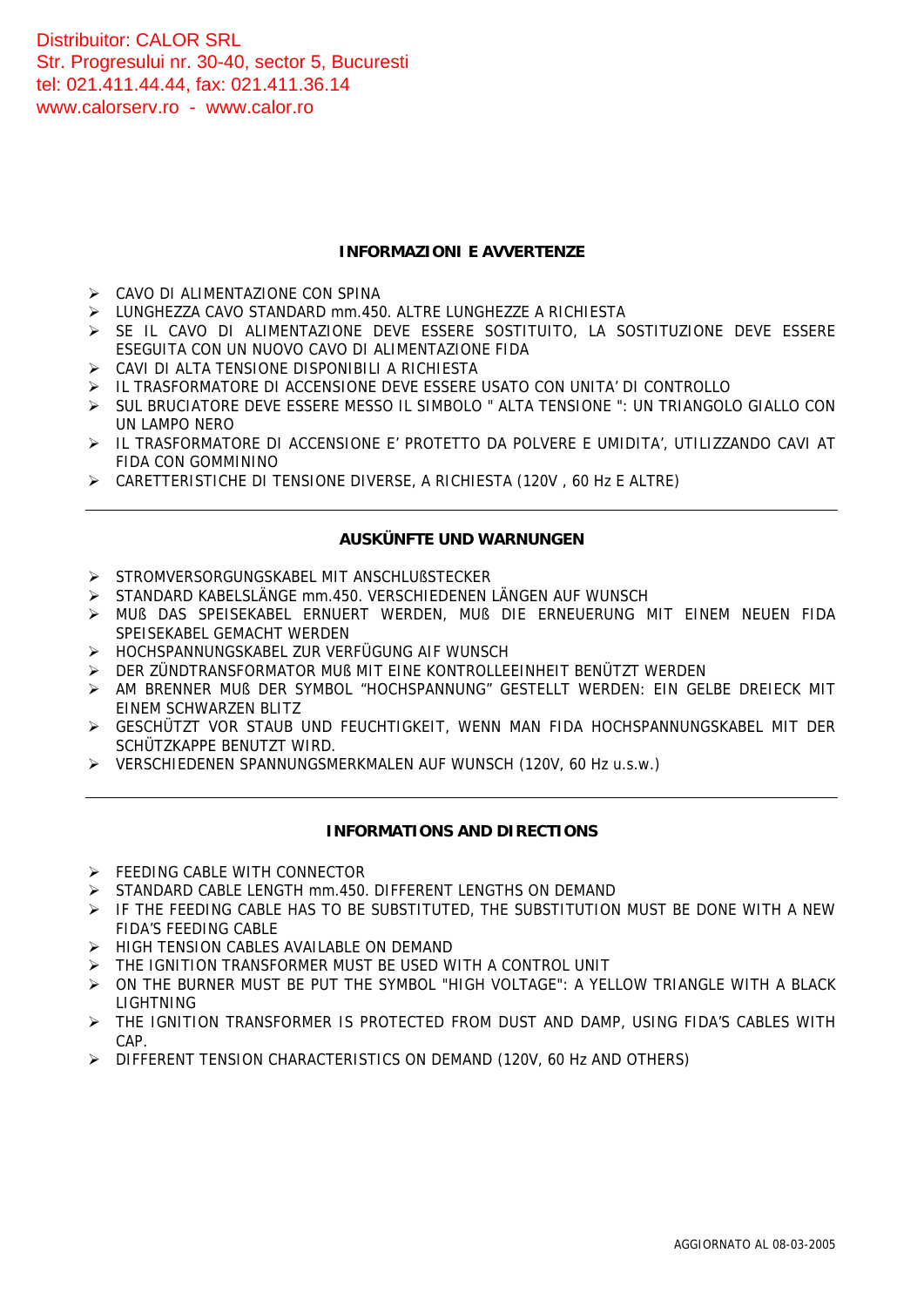EINBAU ZÜNDTRANFORMATOREN

TRANFORMATEURS D'ALLUMAGE A INCORPORER

TRASFORMATORI D'ACCENSIONE DA INCORPORARE



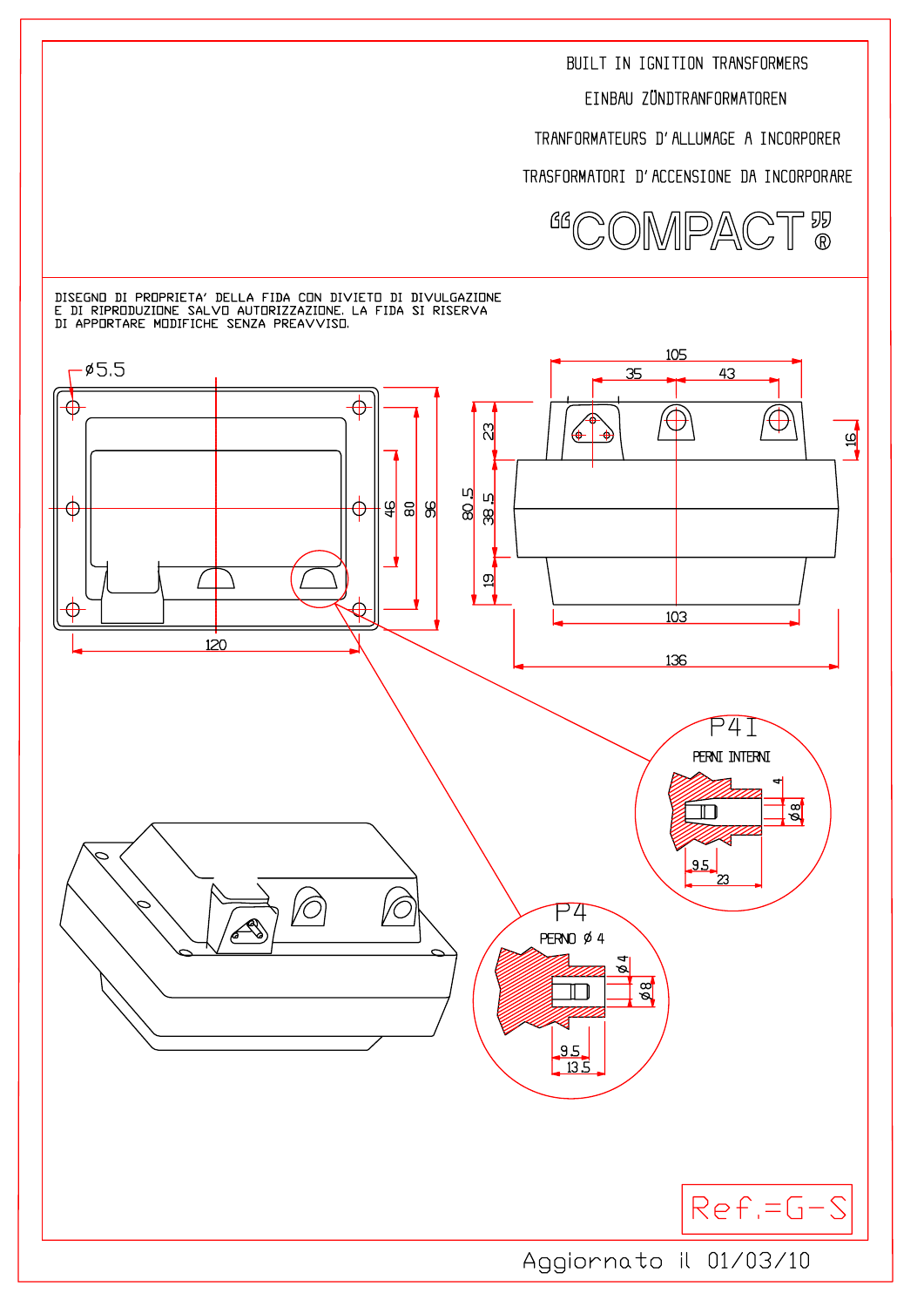EINBAU ZUENDTRANSFORMATOREN

TRASFORMATEUR D'ALLUMAGE A INCORPORER

TRASFORMATORI D'ACCENSIONE DA INCORPORARE

| <b>TYPE</b><br><b>TYP</b>         | <b>INTERMITTENCE</b><br><b>EINSCHALTDAUER</b> | STANDARD POWER SUPPLY<br><b>STROMVERSORGUNG</b> |    |              | <b>HIGH TENSION</b><br><b>HOCHSPANNUNG</b>   |    | <b>MARKS</b><br><b>ZEICHEN</b>  |                          |  |
|-----------------------------------|-----------------------------------------------|-------------------------------------------------|----|--------------|----------------------------------------------|----|---------------------------------|--------------------------|--|
| <b>TYPE</b><br><b>TIPO</b>        | <b>INTERMITTENCE</b><br><b>INTERMITTENZA</b>  | ALIMENTATION STANDARD<br>ALIMENTAZIONE STANDARD |    |              | <b>HAUTE TENSION</b><br><b>ALTA TENSIONE</b> |    | <b>MARQUES</b><br><b>MARCHI</b> |                          |  |
|                                   |                                               |                                                 |    |              |                                              |    |                                 |                          |  |
|                                   |                                               | $\mathsf{V}$                                    | Hz | A            | V                                            | mA |                                 |                          |  |
| 10/20 CM                          | 100%                                          | 230                                             | 50 | $\mathbf{1}$ | 2x5000                                       | 20 | $C \in$                         | $\frac{1}{\sqrt{D}}$     |  |
| 10/20 CM                          | 100%                                          | 400                                             | 50 | 0,6          | 2x5000                                       | 20 | C <sub>6</sub>                  | <u>NP</u>                |  |
| 10/20 CM                          | 100%                                          | 120                                             | 60 | 1,8          | 2x5000                                       | 20 | $C \in$                         | $_{c}H$ <sub>us</sub>    |  |
| 12/35 CM                          | 33%                                           | 230                                             | 50 | 2,3          | 2x6000                                       | 35 | $c \in$                         | CONFORMED<br>TO EN 61558 |  |
|                                   |                                               |                                                 |    |              |                                              |    |                                 |                          |  |
|                                   |                                               |                                                 |    |              |                                              |    |                                 |                          |  |
|                                   |                                               |                                                 |    |              |                                              |    |                                 |                          |  |
|                                   |                                               |                                                 |    |              |                                              |    |                                 |                          |  |
|                                   |                                               |                                                 |    |              |                                              |    |                                 |                          |  |
|                                   |                                               |                                                 |    |              |                                              |    |                                 |                          |  |
|                                   |                                               |                                                 |    |              |                                              |    |                                 |                          |  |
|                                   |                                               |                                                 |    |              |                                              |    |                                 |                          |  |
|                                   |                                               |                                                 |    |              |                                              |    |                                 |                          |  |
|                                   |                                               |                                                 |    |              |                                              |    |                                 |                          |  |
|                                   |                                               |                                                 |    |              |                                              |    |                                 |                          |  |
| REF.                              |                                               |                                                 |    |              |                                              |    |                                 |                          |  |
| $G - P4$<br><b>G-P4I</b>          |                                               |                                                 |    |              |                                              |    |                                 |                          |  |
| CM MIDPOINT GROUND CENTRO A MASSA |                                               |                                                 |    |              |                                              |    |                                 |                          |  |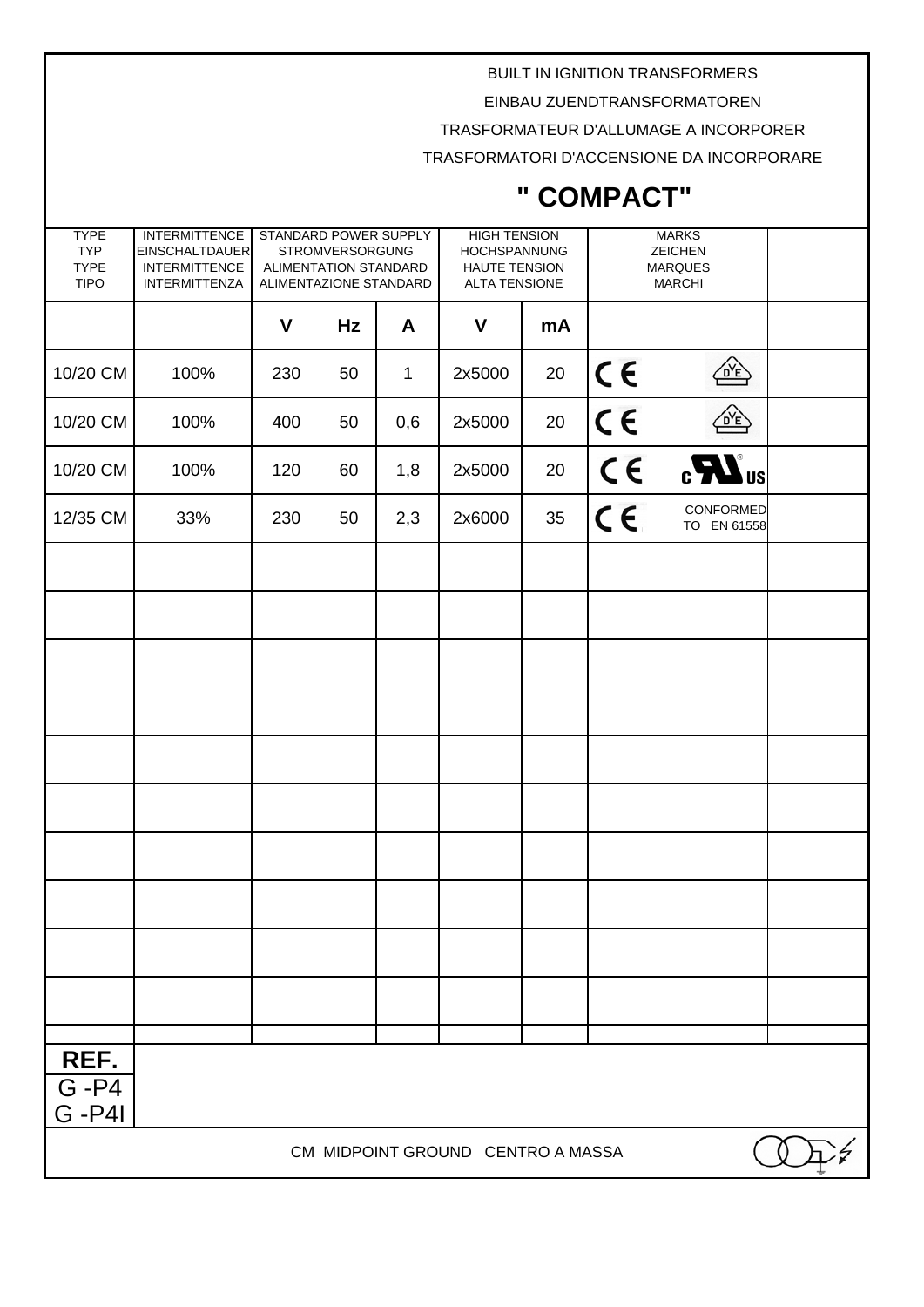

TRASFORMATORI D'ACCENSIONE DA INCORPORARE

TRANFORMATEURS D'ALLUMAGE A INCORPORER

EINBAU ZÜNDTRANFORMATOREN

BUILT IN IGNITION TRANSFORMERS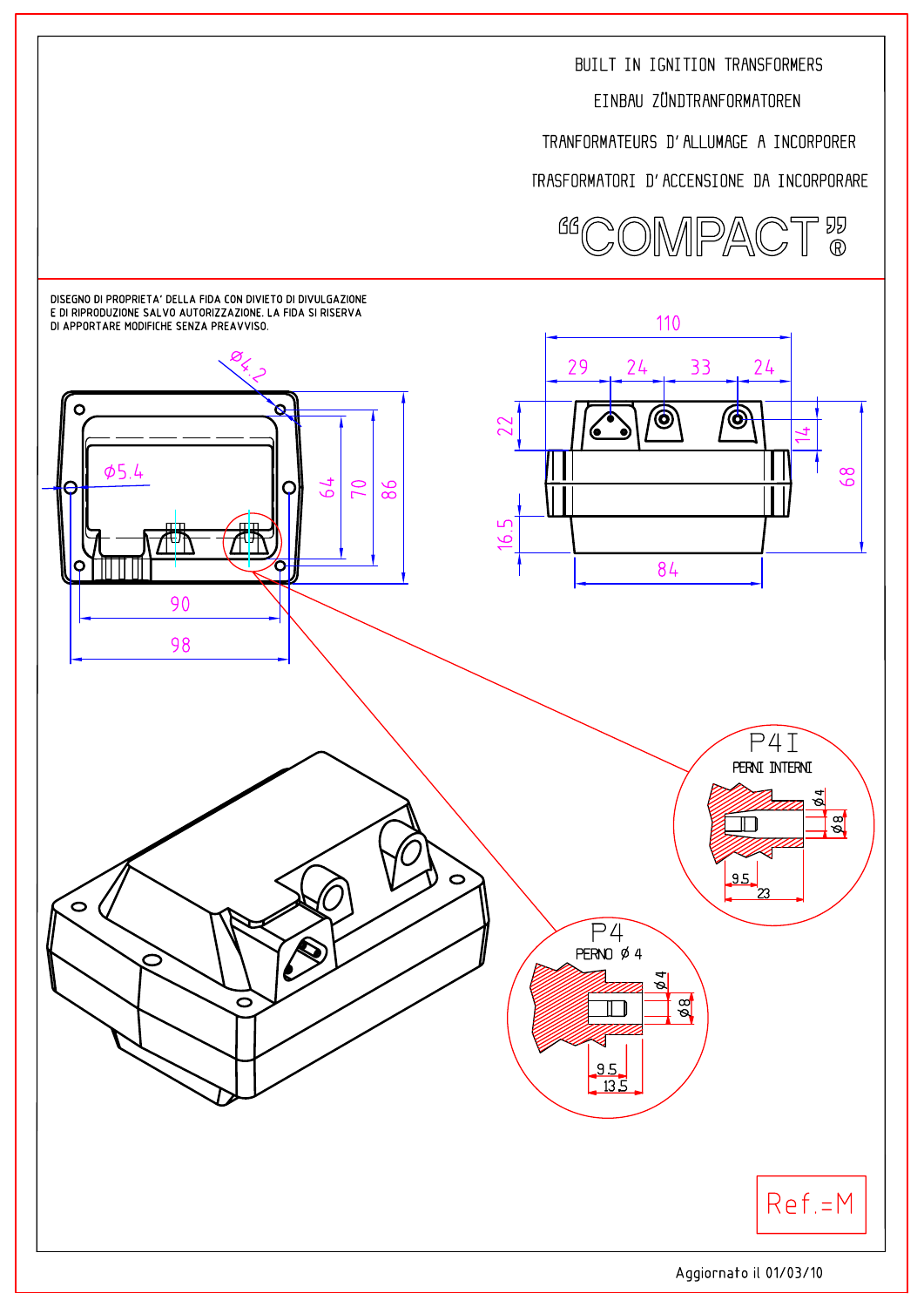EINBAU ZUENDTRANSFORMATOREN

TRASFORMATEUR D'ALLUMAGE A INCORPORER

TRASFORMATORI D'ACCENSIONE DA INCORPORARE

| <b>TYPE</b><br><b>TYP</b><br><b>TYPE</b><br><b>TIPO</b> | <b>INTERMITTENCE</b><br><b>EINSCHALTDAUER</b><br><b>INTERMITTENCE</b><br><b>INTERMITTENZA</b> | <b>STANDARD POWER SUPPLY</b><br>ALIMENTATION STANDARD<br>ALIMENTAZIONE STANDARD | <b>STROMVERSORGUNG</b> |              | <b>HIGH TENSION</b><br><b>HOCHSPANNUNG</b><br><b>HAUTE TENSION</b><br><b>ALTA TENSIONE</b> |    |                 | <b>MARKS</b><br><b>ZEICHEN</b><br><b>MARQUES</b><br><b>MARCHI</b> |  |
|---------------------------------------------------------|-----------------------------------------------------------------------------------------------|---------------------------------------------------------------------------------|------------------------|--------------|--------------------------------------------------------------------------------------------|----|-----------------|-------------------------------------------------------------------|--|
|                                                         |                                                                                               | V                                                                               | Hz                     | A            | V                                                                                          | mA |                 |                                                                   |  |
| 8/10 CM                                                 | 100%                                                                                          | 230                                                                             | 50                     | 0,5          | 2x4000                                                                                     | 10 | $\epsilon$      | <u>NE</u>                                                         |  |
| 8/10 CM                                                 | 100%                                                                                          | 400                                                                             | 50                     | 0,3          | 2x4000                                                                                     | 10 | CE              | 企                                                                 |  |
| 5/18 PM                                                 | 100%                                                                                          | 230                                                                             | 50                     | 0,5          | 1x5000                                                                                     | 18 | $C \in$         | CONFORMED<br>TO EN 61558                                          |  |
| 6/20 PM                                                 | 100%                                                                                          | 120                                                                             | 60                     | 1,15         | 1x6000                                                                                     | 20 | $C \in$         | $_{c}$ $\mathbf{W}_{us}$                                          |  |
| 10/20 CM                                                | 25% su 3'                                                                                     | 230                                                                             | 50                     | 1,2          | 2x5000                                                                                     | 20 | $\epsilon$      | 伦                                                                 |  |
| 8/20 CM                                                 | 25% su 3'                                                                                     | 230                                                                             | 50                     | $\mathbf{1}$ | 2x4000                                                                                     | 20 | $\epsilon$      | $\overbrace{\mathsf{D}'\mathsf{E}}$                               |  |
| 10/20 CM                                                | 33% su 3'                                                                                     | 230                                                                             | 50                     | 1,2          | 2x5000                                                                                     | 20 | CE              | $\frac{1}{\sqrt{D}}$                                              |  |
| 12/20 CM                                                | 25% su 3'                                                                                     | 230                                                                             | 50                     | 1,4          | 2x6000                                                                                     | 20 | CE              | CONFORMED<br>TO EN 61558                                          |  |
| 10/30 CM                                                | 15% su 4'                                                                                     | 230                                                                             | 50                     | 1,45         | 2x5000                                                                                     | 30 | $\epsilon$      | CONFORMED<br>TO EN 61558                                          |  |
| 10/30 CM                                                | 15% su 4'                                                                                     | 120                                                                             | 60                     | 2,7          | 2x5000                                                                                     | 30 | $\epsilon$      | $_{c}7U_{us}$                                                     |  |
| 6/25 PM                                                 | 25% su 3'                                                                                     | 230                                                                             | 50                     | $\mathbf 1$  | 1x6000                                                                                     | 25 | CE              | CONFORMED<br>TO EN 61558                                          |  |
| 8/20 PM                                                 | 25% su 3'                                                                                     | 230                                                                             | 50                     | 1            | 1x8000                                                                                     | 20 | $\epsilon$<br>C | DYE <sup>V</sup>                                                  |  |
| 8/20 PM                                                 | 25% su 3'                                                                                     | 120                                                                             | 60                     | 1,6          | 1x8000                                                                                     | 20 | $C \in$         | $\mathbf{c}$ $\mathbf{W}$ <sub>us</sub>                           |  |
| 8/30 PM                                                 | 25% su 3'                                                                                     | 230                                                                             | 50                     | 1,4          | 1x8000                                                                                     | 30 | $C \in$         | CONFORMED<br>TO EN 61558                                          |  |
| REF.                                                    |                                                                                               |                                                                                 |                        |              |                                                                                            |    |                 |                                                                   |  |
| $M - P4$                                                |                                                                                               |                                                                                 |                        |              |                                                                                            |    |                 |                                                                   |  |
| M-P4I                                                   |                                                                                               |                                                                                 |                        |              |                                                                                            |    |                 |                                                                   |  |
| <b>CM MIDPOINT GROUND CENTRO A MASSA</b>                |                                                                                               |                                                                                 |                        |              |                                                                                            |    |                 |                                                                   |  |
| PM ONE POLE GROUND POLO A MASSA                         |                                                                                               |                                                                                 |                        |              |                                                                                            |    |                 |                                                                   |  |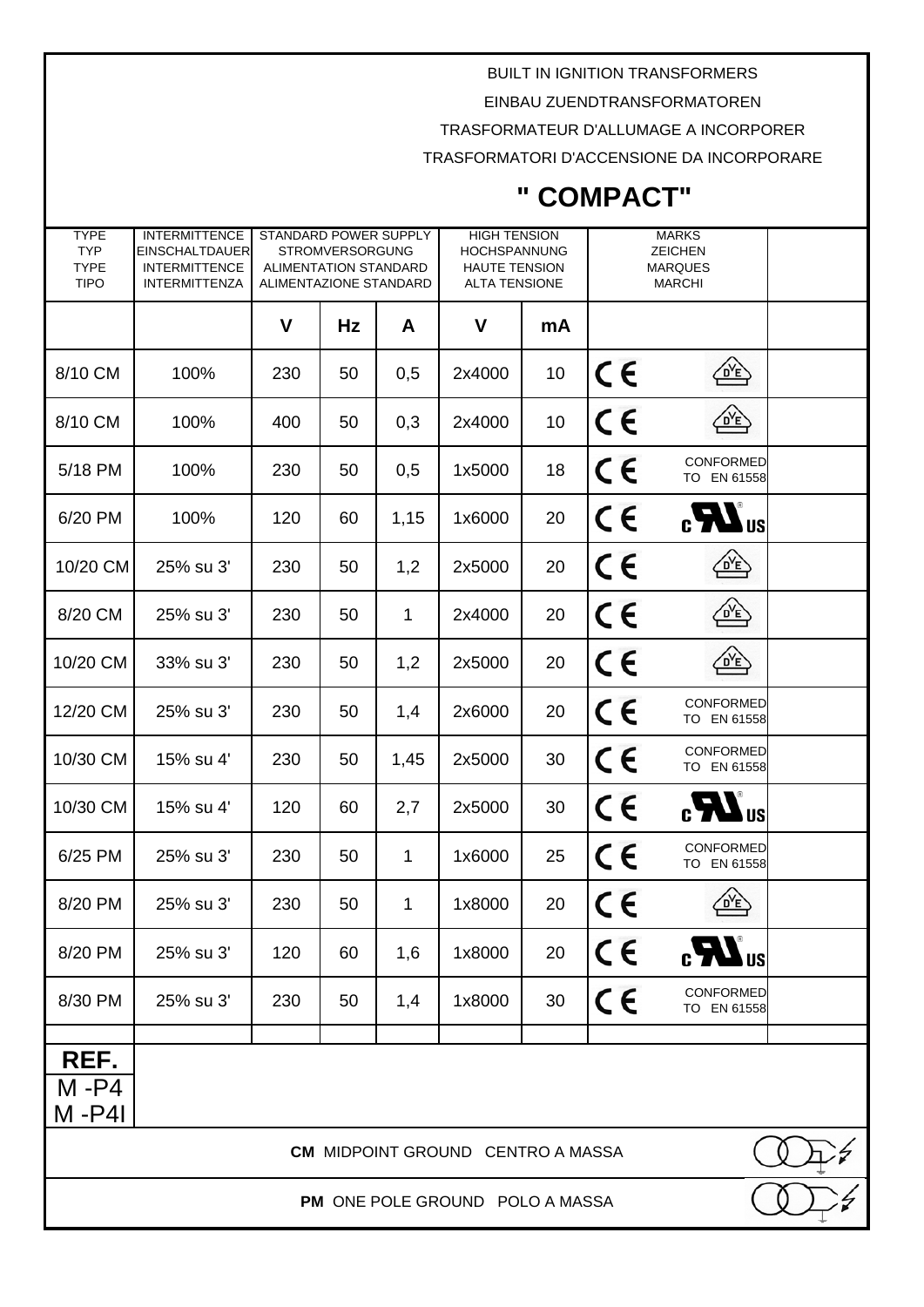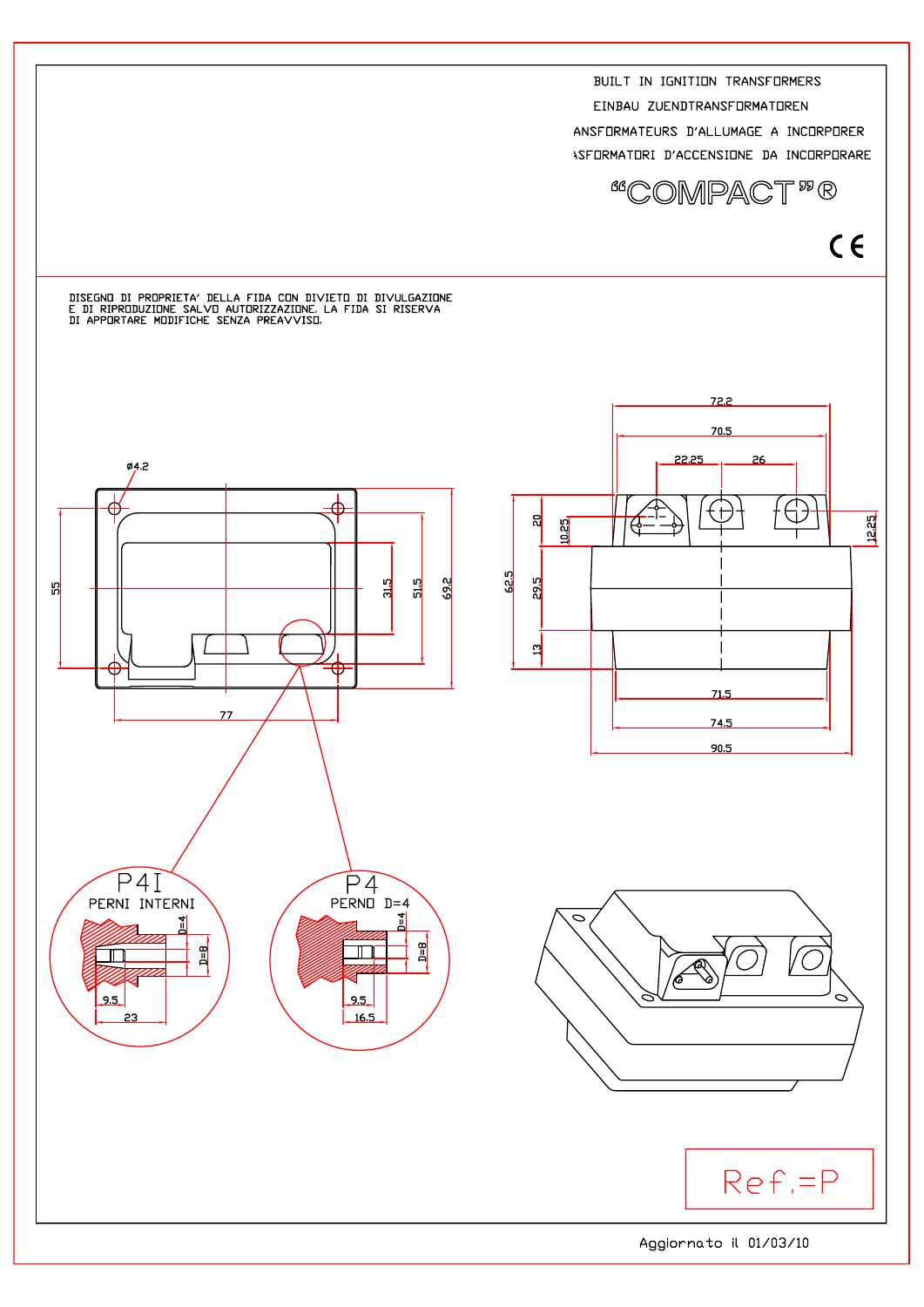EINBAU ZUENDTRANSFORMATOREN

TRASFORMATEUR D'ALLUMAGE A INCORPORER

TRASFORMATORI D'ACCENSIONE DA INCORPORARE

| <b>TYPE</b><br><b>TYP</b><br><b>TYPE</b><br><b>TIPO</b> | <b>INTERMITTENCE</b><br><b>EINSCHALTDAUER</b><br><b>INTERMITTENCE</b><br><b>INTERMITTENZA</b> | STANDARD POWER SUPPLY<br><b>STROMVERSORGUNG</b><br>ALIMENTATION STANDARD<br>ALIMENTAZIONE STANDARD |    | <b>HIGH TENSION</b> | HOCHSPANNUNG<br>HAUTE TENSION<br><b>ALTA TENSIONE</b> |    | <b>MARKS</b><br><b>ZEICHEN</b><br><b>MARQUES</b><br><b>MARCHI</b> |                       |  |
|---------------------------------------------------------|-----------------------------------------------------------------------------------------------|----------------------------------------------------------------------------------------------------|----|---------------------|-------------------------------------------------------|----|-------------------------------------------------------------------|-----------------------|--|
|                                                         |                                                                                               | V                                                                                                  | Hz | A                   | V                                                     | mA |                                                                   |                       |  |
| 8/20 CM                                                 | 20% su 3'                                                                                     | 230                                                                                                | 50 | 0,9                 | 2x4000                                                | 20 | $C \in$                                                           | $\frac{1}{\sqrt{2}}$  |  |
| 8/20 PM                                                 | 20% su 3'                                                                                     | 230                                                                                                | 50 | 0,9                 | 1x8000                                                | 20 | $C \in$                                                           | <u>OYE</u>            |  |
| 3,5/10 PM                                               | 100%                                                                                          | 120                                                                                                | 60 | 0,39                | 1x3500                                                | 10 | $C \in$                                                           | $_{c}H$ <sub>us</sub> |  |
|                                                         |                                                                                               |                                                                                                    |    |                     |                                                       |    |                                                                   |                       |  |
|                                                         |                                                                                               |                                                                                                    |    |                     |                                                       |    |                                                                   |                       |  |
|                                                         |                                                                                               |                                                                                                    |    |                     |                                                       |    |                                                                   |                       |  |
|                                                         |                                                                                               |                                                                                                    |    |                     |                                                       |    |                                                                   |                       |  |
|                                                         |                                                                                               |                                                                                                    |    |                     |                                                       |    |                                                                   |                       |  |
|                                                         |                                                                                               |                                                                                                    |    |                     |                                                       |    |                                                                   |                       |  |
|                                                         |                                                                                               |                                                                                                    |    |                     |                                                       |    |                                                                   |                       |  |
|                                                         |                                                                                               |                                                                                                    |    |                     |                                                       |    |                                                                   |                       |  |
|                                                         |                                                                                               |                                                                                                    |    |                     |                                                       |    |                                                                   |                       |  |
|                                                         |                                                                                               |                                                                                                    |    |                     |                                                       |    |                                                                   |                       |  |
|                                                         |                                                                                               |                                                                                                    |    |                     |                                                       |    |                                                                   |                       |  |
|                                                         |                                                                                               |                                                                                                    |    |                     |                                                       |    |                                                                   |                       |  |
| REF.<br>$P - P4$<br>$P - P4$                            |                                                                                               |                                                                                                    |    |                     |                                                       |    |                                                                   |                       |  |
|                                                         |                                                                                               |                                                                                                    |    |                     | CM MIDPOINT GROUND CENTRO A MASSA                     |    |                                                                   |                       |  |
| PM ONE POLE GROUND POLO A MASSA                         |                                                                                               |                                                                                                    |    |                     |                                                       |    |                                                                   |                       |  |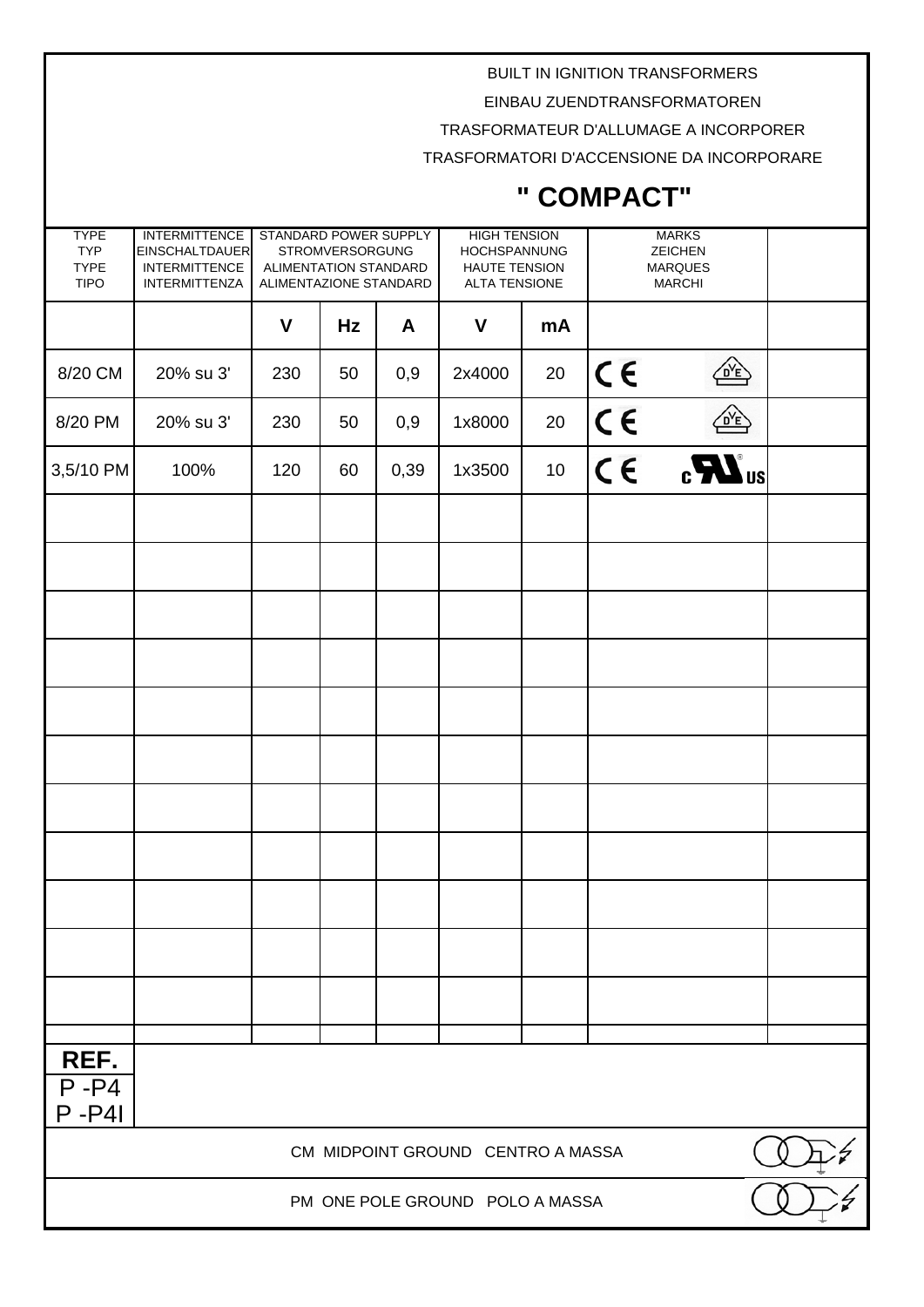





EINBAU ZUENDTRANSFORMATOREN TRANSFORMATEURS D'ALLUMAGE A INCORPORER TRASFORMATORI D'ACCENSIONE DA INCORPORARE

**BUILT IN IGNITION TRANSFORMERS**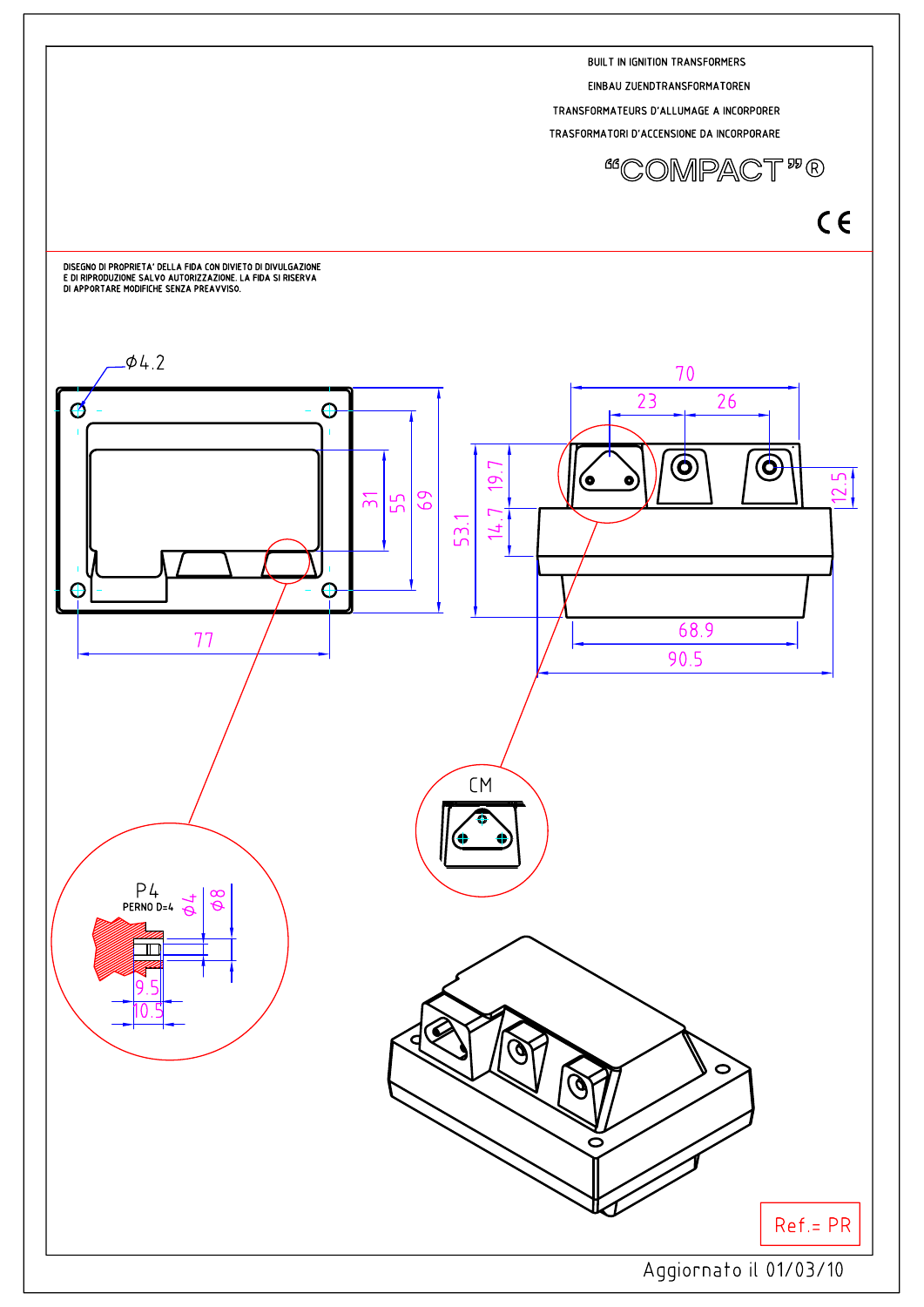EINBAU ZUENDTRANSFORMATOREN

TRASFORMATEUR D'ALLUMAGE A INCORPORER

TRASFORMATORI D'ACCENSIONE DA INCORPORARE

| <b>TYPE</b><br><b>TYP</b><br><b>TYPE</b><br><b>TIPO</b> | <b>INTERMITTENCE</b><br><b>EINSCHALTDAUER</b><br><b>INTERMITTENCE</b><br><b>INTERMITTENZA</b> | STANDARD POWER SUPPLY<br><b>STROMVERSORGUNG</b><br>ALIMENTATION STANDARD<br>ALIMENTAZIONE STANDARD |    |      | <b>HIGH TENSION</b><br>HOCHSPANNUNG<br><b>HAUTE TENSION</b><br><b>ALTA TENSIONE</b> |    | <b>MARKS</b><br><b>ZEICHEN</b><br><b>MARQUES</b><br><b>MARCHI</b> |                          |
|---------------------------------------------------------|-----------------------------------------------------------------------------------------------|----------------------------------------------------------------------------------------------------|----|------|-------------------------------------------------------------------------------------|----|-------------------------------------------------------------------|--------------------------|
|                                                         |                                                                                               | $\mathsf{V}$                                                                                       | Hz | A    | $\mathbf v$                                                                         | mA |                                                                   |                          |
| 5/10CM                                                  | 100%                                                                                          | 230                                                                                                | 50 | 0,5  | 2x2,500                                                                             | 10 | $C \in$                                                           | CONFORMED<br>TO EN 61558 |
| 5/10 ST                                                 | 100%                                                                                          | 230                                                                                                | 50 | 0,3  | 1x5000                                                                              | 10 | $C \in$                                                           | CONFORMED<br>TO EN 61558 |
| 3,5/10PM                                                | 100%                                                                                          | 120                                                                                                | 60 | 0,37 | 1x3500                                                                              | 10 | $C \in$                                                           | $_{c}$ $\mathbf{W}_{us}$ |
|                                                         |                                                                                               |                                                                                                    |    |      |                                                                                     |    |                                                                   |                          |
|                                                         |                                                                                               |                                                                                                    |    |      |                                                                                     |    |                                                                   |                          |
|                                                         |                                                                                               |                                                                                                    |    |      |                                                                                     |    |                                                                   |                          |
|                                                         |                                                                                               |                                                                                                    |    |      |                                                                                     |    |                                                                   |                          |
|                                                         |                                                                                               |                                                                                                    |    |      |                                                                                     |    |                                                                   |                          |
|                                                         |                                                                                               |                                                                                                    |    |      |                                                                                     |    |                                                                   |                          |
|                                                         |                                                                                               |                                                                                                    |    |      |                                                                                     |    |                                                                   |                          |
|                                                         |                                                                                               |                                                                                                    |    |      |                                                                                     |    |                                                                   |                          |
|                                                         |                                                                                               |                                                                                                    |    |      |                                                                                     |    |                                                                   |                          |
|                                                         |                                                                                               |                                                                                                    |    |      |                                                                                     |    |                                                                   |                          |
| REF.                                                    |                                                                                               |                                                                                                    |    |      |                                                                                     |    |                                                                   |                          |
| $R - P4$<br>$R - P4I$                                   |                                                                                               |                                                                                                    |    |      |                                                                                     |    |                                                                   |                          |
| <b>CM MIDPOINT GROUND CENTRO A MASSA</b>                |                                                                                               |                                                                                                    |    |      |                                                                                     |    |                                                                   |                          |
| PM ONE POLE GROUND POLO A MASSA                         |                                                                                               |                                                                                                    |    |      |                                                                                     |    |                                                                   |                          |
| <b>ISOLATO ISOLATED</b><br><b>ST</b>                    |                                                                                               |                                                                                                    |    |      |                                                                                     |    |                                                                   |                          |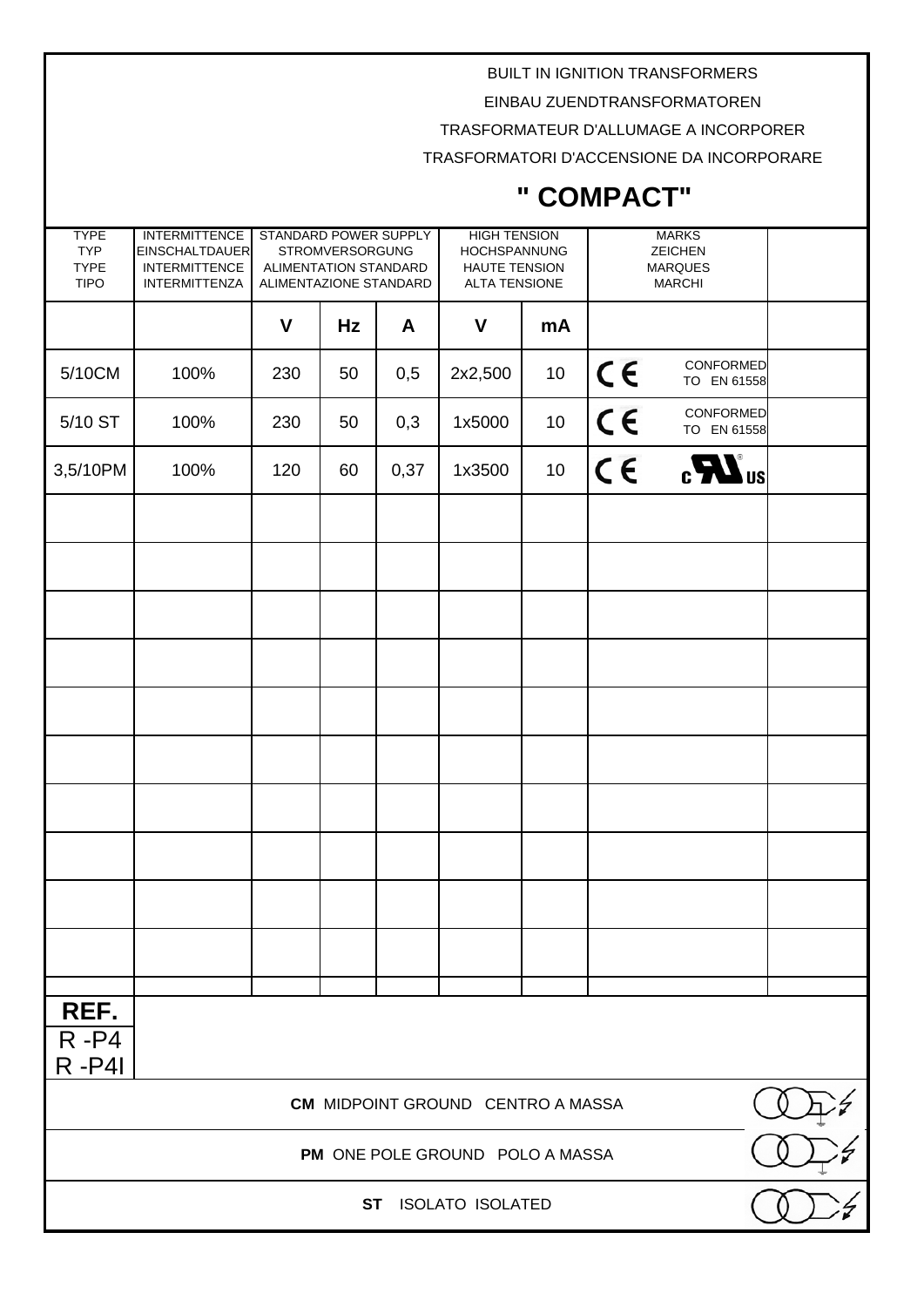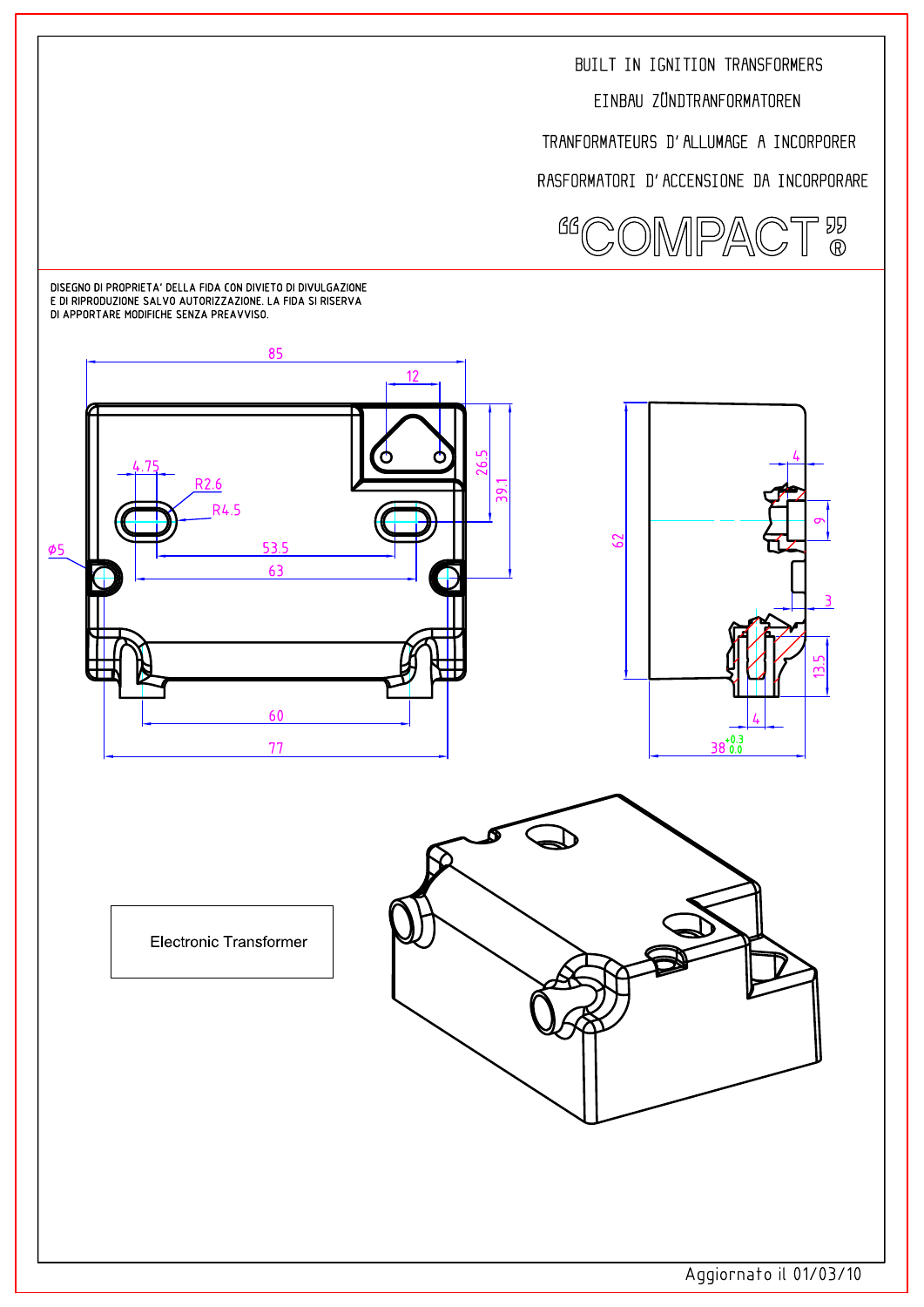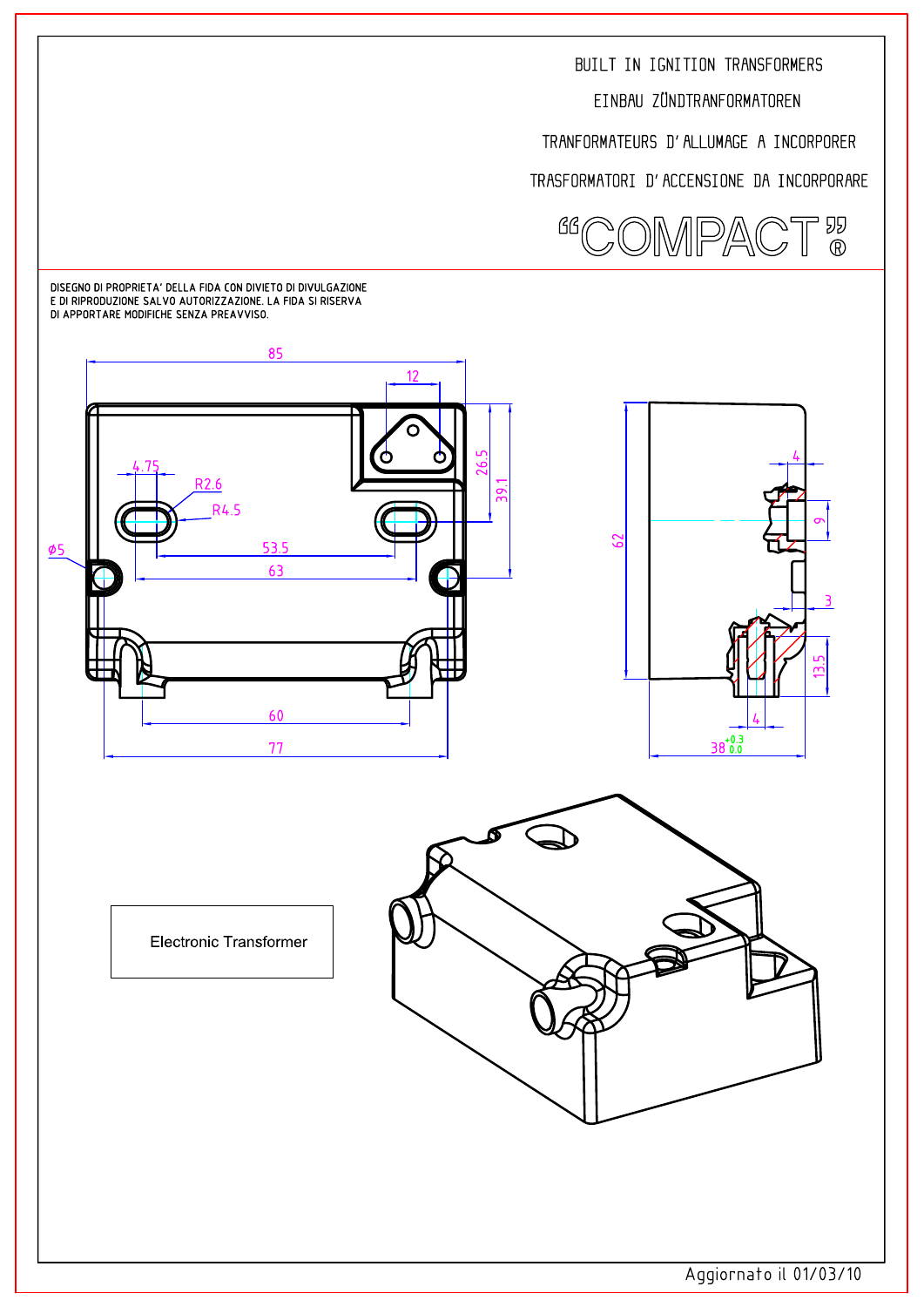